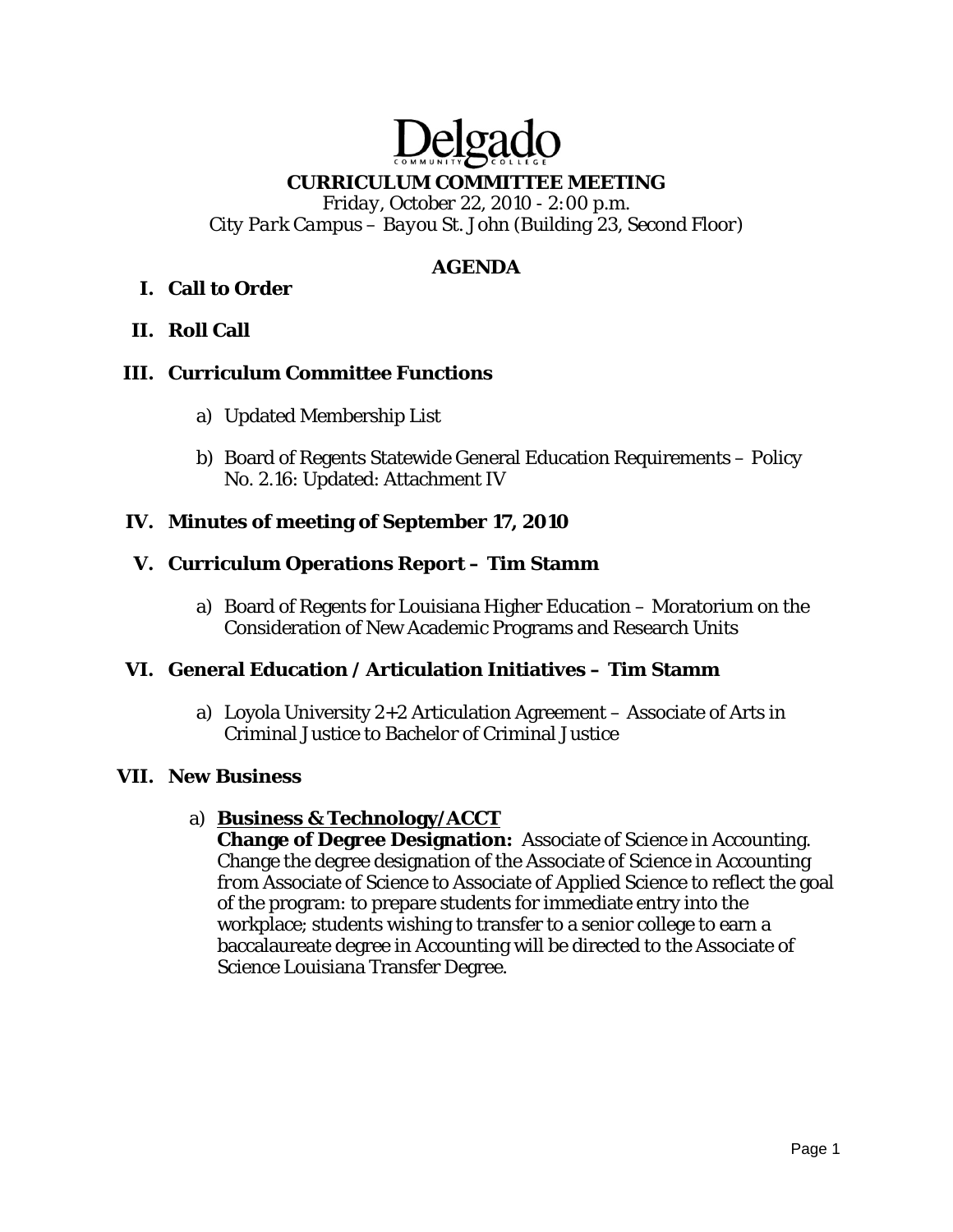# b) **Business & Technology/ACCT**

**Change of Program Description:** Associate of Applied Science in Accounting. Modify the description of the Associate of Applied Science in Accounting to reflect the degree designation and goal of the program: "The Associate of Applied Science Degree program in Accounting is designed to graduate paraprofessionals with the necessary technical skills to obtain employment in accounting and accounting-related professions. Many of the courses offered in this program are transferable to senior institutions. Students wishing to transfer to transfer credits to a related Baccalaureate degree program should see the Associate of Science Louisiana Transfer Degree. The Associate of Applied Science Degree program in Accounting is accredited by the Association of Collegiate Business Schools and Programs." Currently, the description states: "The Associate of Science Degree program in Accounting is designed to graduate paraprofessionals with the necessary technical skills to obtain employment in accounting and accounting-related professions. Many of the courses offered in this program are transferable to senior institutions. This program is accredited by the Association of Collegiate Business Schools and Programs."

# c) **Business & Technology/ACCT**

**Program Revision:** Associate of Applied Science in Accounting. Revise the Associate of Applied Science in Accounting: Add: ACCT-218: Payroll Accounting; ACCT-221: Computerized Accounting using Peachtree OR ACCT-222: Computerized Accounting using Quickbooks to Required Courses in Major. Add: ECON-202: Microeconomics; BUSG-131: Internship to Required Related Courses. Delete: MATH-120: Mathematics Survey with Applications; Fine Arts Requirement, three (3) credit hours; Natural Science Requirement [three (3) of six (6) credit hours] from General Education Requirements. Total Program Hours decrease *from* **63** *to* **60**.

### d) **Business & Technology/ACCT**

**Program Revision:** Certificate of Technical Studies in Accounting Technology: Account Clerk. Revise the Certificate of Technical Studies in Accounting Technology: Account Clerk: Add: ACCT-201: Accounting I; ACCT-202: Accounting II; ACCT-218: Payroll Accounting; ACCT-221: Computerized Accounting using Peachtree OR ACCT-222: Computerized Accounting using Quickbooks; BUSG-178: Business Communication; BUSG-224: Business Computer Applications; and ENGL-101: English Composition I to Courses Required in Major. Total Program Hours: 21.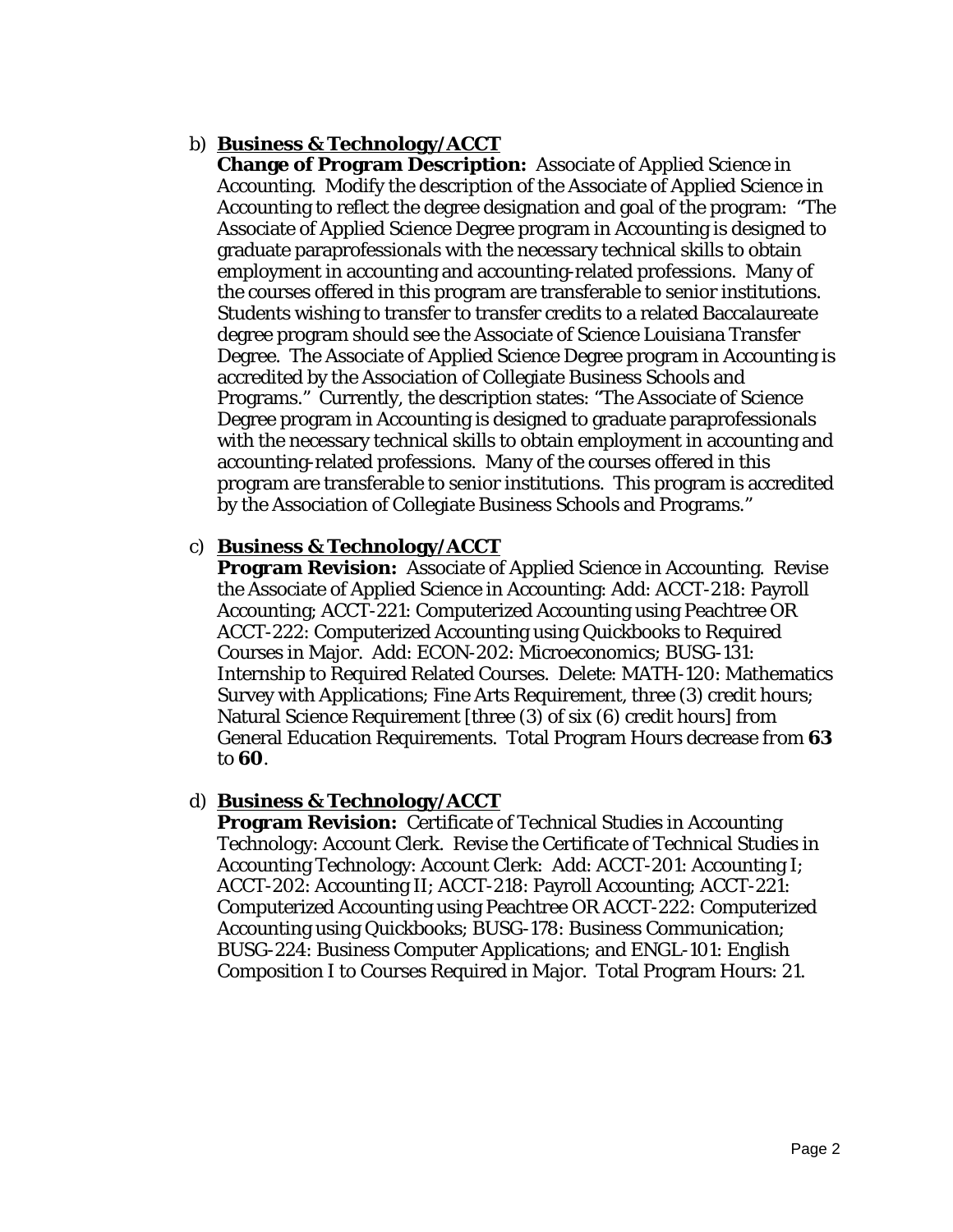## e) **Business & Technology/ACCT**

**Change of Program Description:** Certificate of Technical Studies in Accounting Technology: Account Clerk. Create a program description for the Certificate of Technical Studies in Accounting Technology: Account Clerk: "The Certificate of Technical Studies program in Accounting Technology: Account Clerk is designed to prepare students for employment as administrative support to professional accountants and other financial management personnel. The program focuses on technical accounting, computer skills, and communication skills. All courses comprising the Certificate of Technical Studies may be applied to the Associate of Applied Science in Accounting Technology."

# f) **Business & Technology/ARCH**

#### **Change of Program Description: Addition of Policy Note:** Associate of Applied Science in Architectural/Design Construction

Technology. Add the following note to Required Courses in Major: "Students are required to take twelve (12) credit hours of Required Courses in Major at Delgado Community College." The requirement exceeds that of general academic policy; however, is necessary to ensure students are successful in meeting programmatic outcomes that are aligned with the Association of Technology, Management, and Applied Engineering (ATMAE) accrediting standards.

# g) **Business & Technology/ELST**

# **Change of Program Description: Addition of Policy Note:** Associate of Applied Science in Electronics Servicing Technology Degree

Option in Biomedical Equipment Repair. Add the following note to Required Courses in Major: "Students are required to take twelve (12) credit hours of Required Courses in Major at Delgado Community College." The requirement exceeds that of general academic policy; however, is necessary to ensure students are successful in meeting programmatic outcomes that are aligned with the Association of Technology, Management, and Applied Engineering (ATMAE) accrediting standards.

# h) **Business & Technology/ELST**

# **Change of Program Description: Addition of Policy Note:**

Associate of Applied Science in Electronics Servicing Technology Degree Option in Electronics Service Technology. Add the following note to Required Courses in Major: "Students are required to take twelve (12) credit hours of Required Courses in Major at Delgado Community College." The requirement exceeds that of general academic policy; however, is necessary to ensure students are successful in meeting programmatic outcomes that are aligned with the Association of Technology, Management, and Applied Engineering (ATMAE) accrediting standards.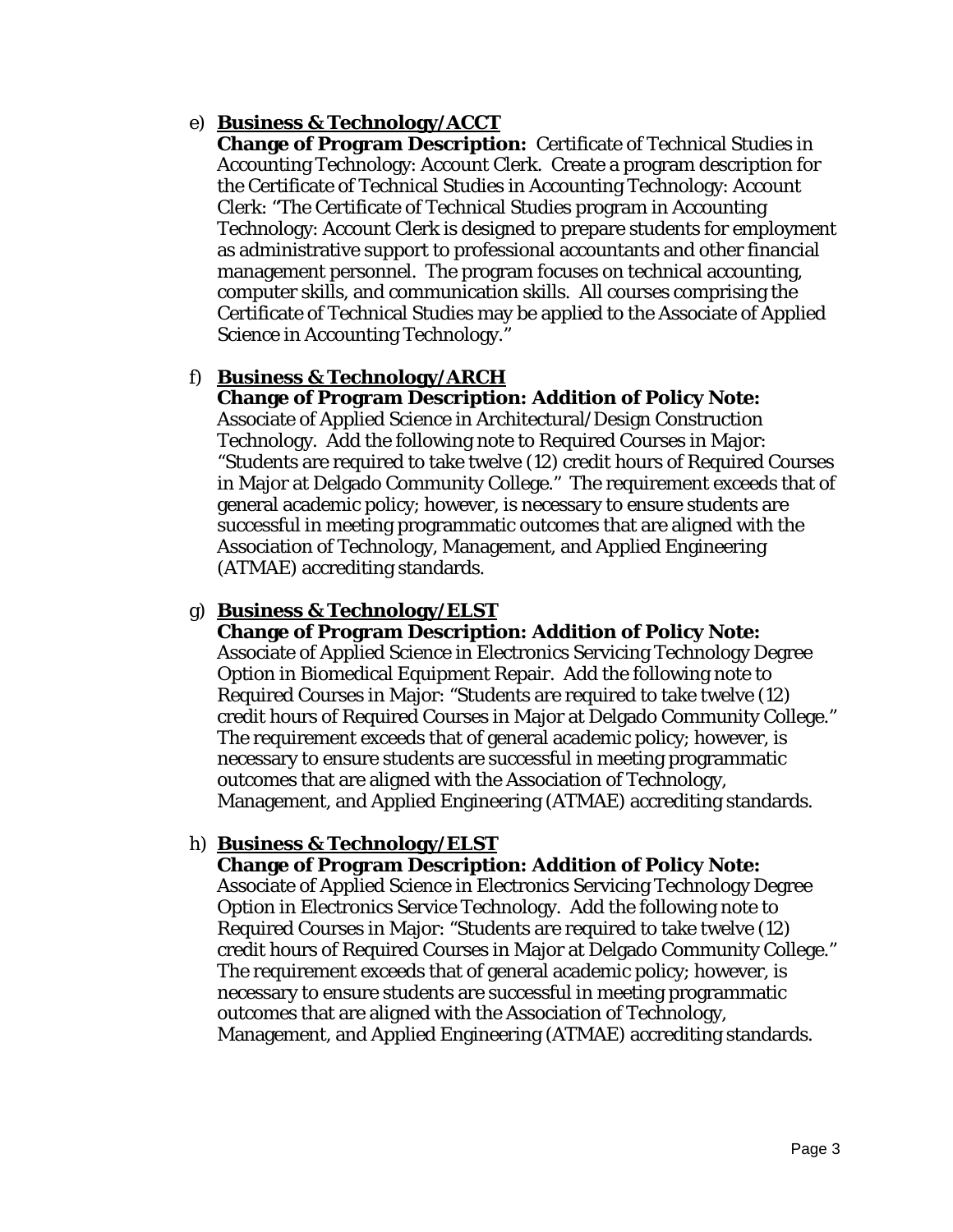# i) **Business & Technology/CNET**

#### **Change of Program Description: Addition of Policy Note:**

Associate of Applied Science in Computer Network Technology. Add the following note to Required Courses in Major: "Students are required to take twelve (12) credit hours of Required Courses in Major at Delgado Community College." The requirement exceeds that of general academic policy; however, is necessary to ensure students are successful in meeting programmatic outcomes that are aligned with the Association of Technology, Management, and Applied Engineering (ATMAE) accrediting standards.

# j) **Business & Technology/CADD**

### **Change of Program Description: Addition of Policy Note:**

Associate of Applied Science in Computer Aided Drafting and Design. Add the following note to Required Courses in Major: "Students are required to take twelve (12) credit hours of Required Courses in Major at Delgado Community College." The requirement exceeds that of general academic policy; however, is necessary to ensure students are successful in meeting programmatic outcomes that are aligned with the Association of Technology, Management, and Applied Engineering (ATMAE) accrediting standards.

- k) **Business & Technology/Construction Technology Program Revision:** Associate of Applied Science in Construction Technology. Delete the Degree Option in Civil Construction Technology.
- l) **Business & Technology/Construction Technology Program Revision:** Associate of Applied Science in Construction Technology. Delete the Degree Option in Construction Management Technology.

#### m) **Business & Technology/Construction Technology**

**Change of Program Title:** Associate of Applied Science in Construction Technology. Change the name of the Associate of Applied Science in Construction Technology *from* Associate of Applied Science in Construction Technology *to* Associate of Applied Science in Civil and Construction Applied Engineering Technology. The revised title more accurately reflects the instructional content of the degree program and is reflective of industry changes. The accrediting body, the Association of Technology, Management, and Applied Engineering (ATMAE) recently changed the name of the agency; the former title was National Association of Industrial Technology (NAIT). The change reflects contemporary occupational title groupings.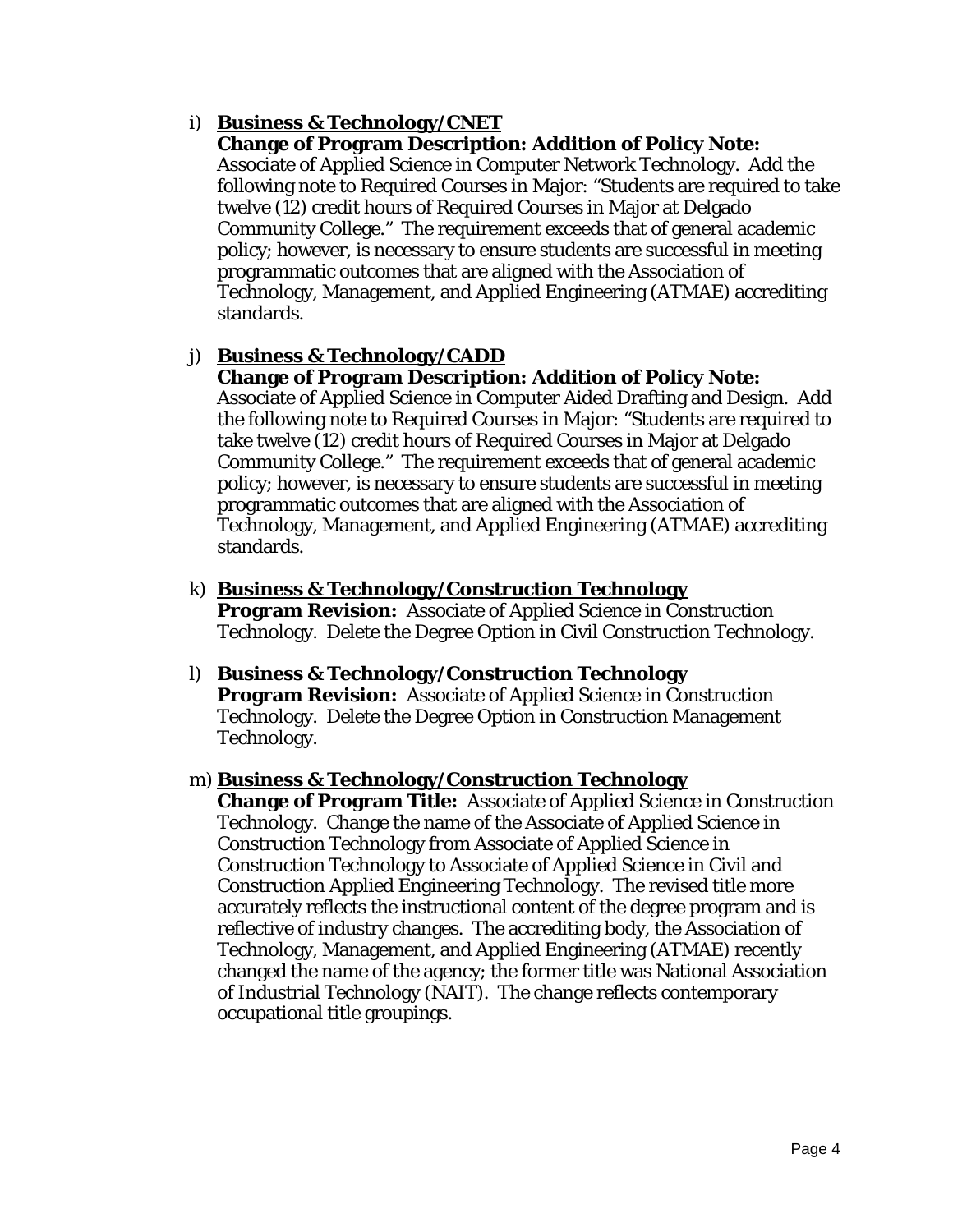# n) **Business & Technology/Construction Technology**

**Program Revision:** Associate of Applied Science in Civil and Construction Applied Engineering Technology. Revise the Associate of Applied Science in Civil and Construction Applied Engineering Technology: Add two concentrations to provide student focus. Total Program Hours decrease *from* **71** *to* **65**.

### o) **Business & Technology/Construction Technology**

**Change of Program Description:** Associate of Applied Science in Civil and Construction Applied Engineering Technology. Change the program description of the Civil and Construction Applied Engineering Technology to state: "The Civil and Construction Applied Engineering Technology Associate of Applied Science degree program is designed to provide students with the knowledge and competencies necessary to obtain entry level employment in the construction technology field. Two concentrations exist: 1) Civil Construction involves the construction of buildings, bridges, tunnels, dams, harbors, airports, waterways, railways, highways; of water power, irrigation, drainage and water supply systems; and of sewerage and waste disposal and environmental health systems. A civil construction technician may be involved in drawing plans and specifications, estimating costs and materials needed, using surveying instruments, preparing maps, and inspecting projects. 2) Construction Management affords an analytical approach to problem-solving and skills development for entry-level management positions in the construction industry. The Civil and Construction Applied Engineering Technology Associate of Applied Science degree program is accredited by the Association of Technology, Management, and Applied Engineering, 3300 Washtenaw Avenue, Suite 220, Ann Arbor, MI 48104, phone: 734-677-0720, fax: 734-677-0046, email: atmae@atmae.org."

# p) **Business & Technology/CIVT**

### **Change of Program Description: Addition of Policy Note:**

Associate of Applied Science in Civil and Construction Applied Engineering Technology. Add the following note to Required Courses in Major: "Students are required to take twelve (12) credit hours of Required Courses in Major at Delgado Community College." The requirement exceeds that of general academic policy; however, is necessary to ensure students are successful in meeting programmatic outcomes that are aligned with the Association of Technology, Management, and Applied Engineering (ATMAE) accrediting standards.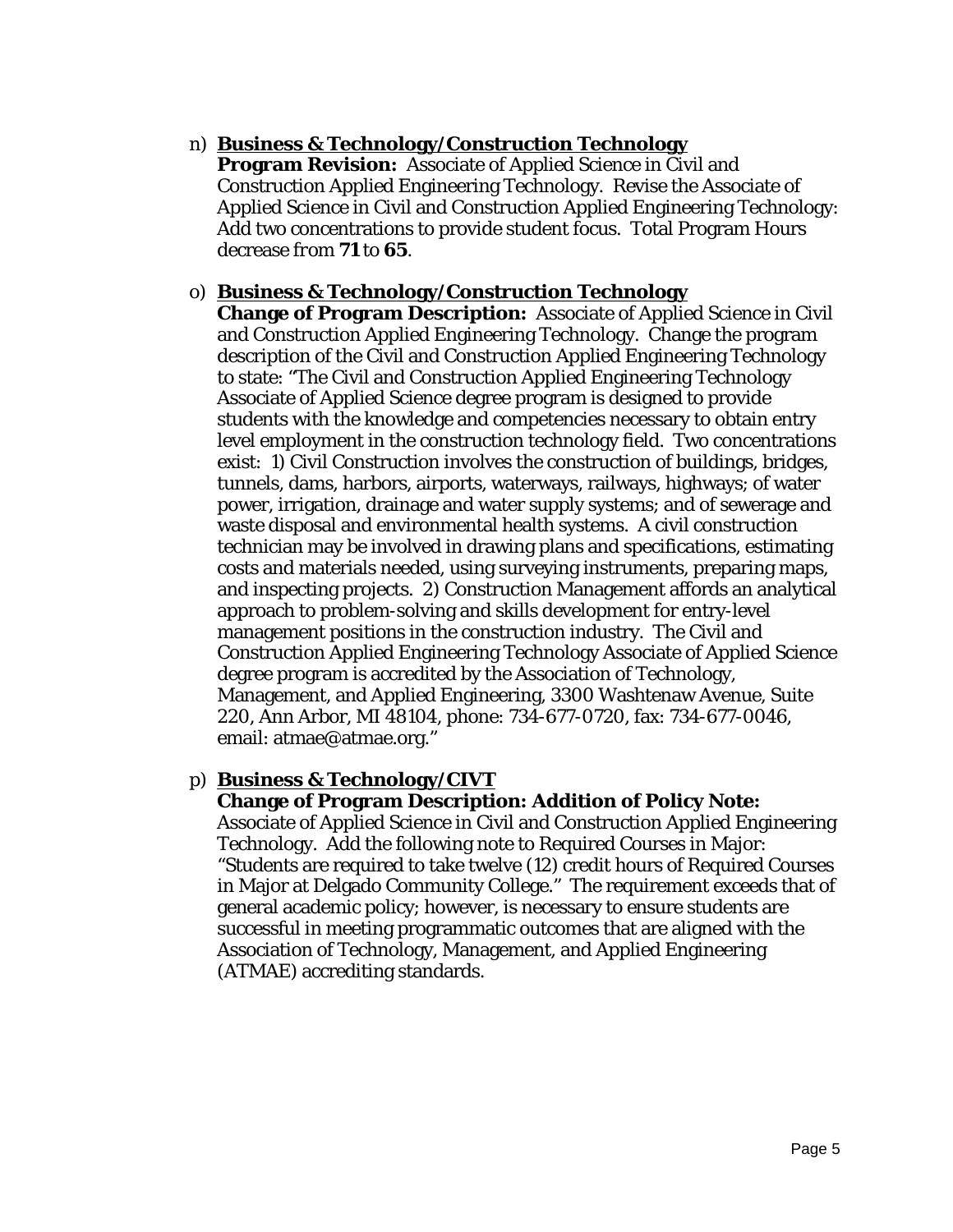# q) **Business & Technology/BUAD**

**Program Revision:** Associate of Science in Business Administration. Revise the Associate of Science in Business Administration: Delete: MATH-118: Algebra for College Students and MATH-128: Explorations in College Algebra from General Education Requirements. Add: MATH-128: Explorations in College Algebra OR MATH-130: Pre-Calculus Algebra AND MATH-151: Finite Mathematics OR MATH-203: Statistics to General Education Requirements. Reduce Approved Electives from a selection of nine (9) credit hours to a selection of six (6) credit hours; Delete: MATH-203: Statistics from Approved Electives; Add: Approved Social Science Course – limit 3 credits to Approved Electives. Total Program Hours decrease *from* **63** *to* **60**. Program modifications comply with The Board of Regents for Louisiana Higher Education Academic Affairs Policy 2.15.

# r) **Arts & Humanities/FNAR**

**Program Revision:** Associate of Arts in Fine Arts. Revise the Associate of Arts in Fine Arts: Delete: Approved Electives Select 9 credit hours. Total Program Hours decrease *from* **69** *to* **60**. Program modifications comply with The Board of Regents for Louisiana Higher Education Academic Affairs Policy 2.15.

# s) **Technical Division/HACR**

**Course Title Change:** HACR-115: Building Code and Licensing. Change the title of HACR-115 *from* HACR-115: HVAC Introduction *to* HACR-115: Building Code and Licensing to better reflect the instructional content of the course.

# t) **Technical Division/HACR**

**Course Revision:** HACR-115: Building Code and Licensing. Revise HACR-115: Building Code and Licensing to reflect contemporary industry standards and practices. Course Description: "In-depth study of Codes and licenses. Provides the information needed to prepare individuals to enter and function legally within the Air Conditioning and Refrigeration Industry. Includes licensure, certification requirements, and ordinance codes; for Federal, State and local levels. The EPA test preparation and proctored exam are included in the lab fees. The student will gain proficiency in the litigation potentials involved with this industry. The course contains lectures, group discussion and assignments. Equivalent to NCEER modules: 03101-07, 03410-09 and LTC HACR-1150, CPTR-1000."

# u) **Technical Division/HACR**

**Course Title Change:** HACR-116: Tubing Fabrication and Fitting. Change the title of HACR-116 *from* HACR-116: Principles of Refrigeration I *to* HACR-116: Tubing Fabrication and Fitting to better reflect the instructional content of the course.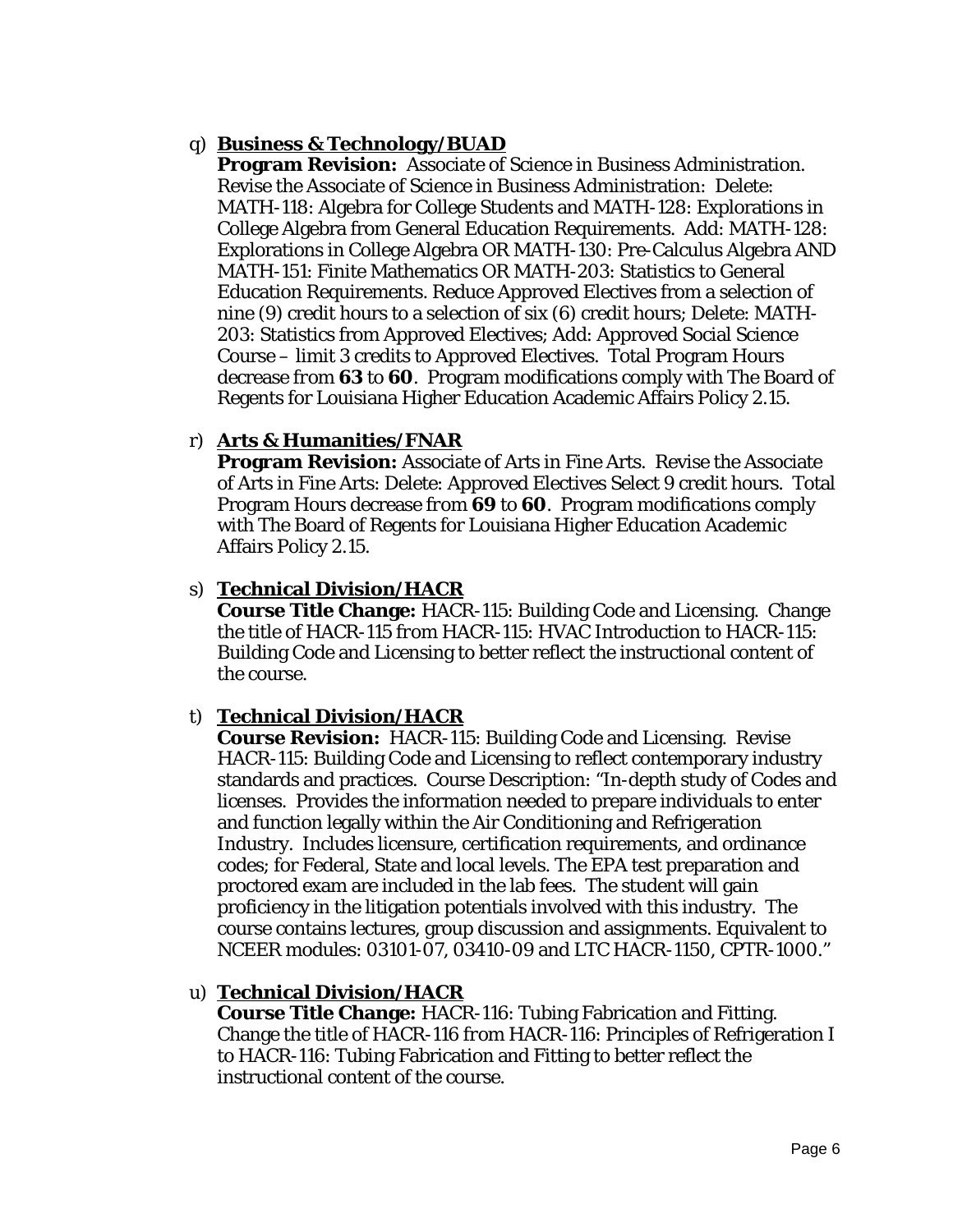# v) **Technical Division/HACR**

**Course Revision:** HACR-116: Tubing Fabrication and Fitting. Revise HACR-116: Tubing Fabrication and Fitting to reflect contemporary industry standards and practices. Course Description: "In-depth study and performance of the materials, special tools and procedures needed to fabricate, assemble, and properly join individual parts of HVAC/R piping and tubing. Provides the information needed to prepare individuals to enter and effectively function within the Air Conditioning and Refrigeration Industry. The student will gain a proficiency in all aspects of the safe and efficient methods involved with this industry. The course contains lectures, group discussion and assignments. Equivalent to NCCER modules: 03103-07. 03104-07, 03105-07 and LTC HACR-1160. Prerequisite: TECH-101: NCEER Core."

# w) **Technical Division/HACR**

**Course Title Change:** HACR-117: Principles of Refrigeration. Change the title of HACR-117 *from* HACR-117: Principles of Refrigeration II *to* HACR-117: Principles of Refrigeration to better reflect the instructional content of the course.

### x) **Technical Division/HACR**

**Course Revision:** HACR-117: Principles of Refrigeration. Revise HACR-117: Principles of Refrigeration to reflect contemporary industry standards and practices. Course Description: "In-depth study and performance of diagnostic procedures, of the core theory of vapor compression refrigeration systems. Provides the information needed to prepare individuals to enter and effectively function within the Air Conditioning and Refrigeration Industry. The student will gain a proficiency in all aspects of the safe and efficient methods involved with this industry. The course contains lectures, group discussion and assignments. Equivalent to NCEER modules: 03102-07, 03107-07, 03205-07, 03301-08, 03303-08 and LTC HACR-1170. Prerequisite: TECH-101: NCCER Core." Co-requisite: HACR 116."

# y) **Technical Division/HACR**

**Course Revision:** HACR-121: Electrical Fundamentals. Revise HACR-121: Electrical Fundamentals to reflect contemporary industry standards and practices. Course Description: "In-depth study and performance of diagnostic procedures, of the core theory of electricity as applied to HVAC/R systems. Provides the information needed to prepare individuals to enter and effectively function within the Air Conditioning and Refrigeration Industry. The student will gain a proficiency in all aspects of the safe and efficient methods involved with this industry. The course contains lectures, group discussion and assignments. Equivalent to NCCER modules: 03106-07, 03207-07 and LTC HACR 1210, HACR 124."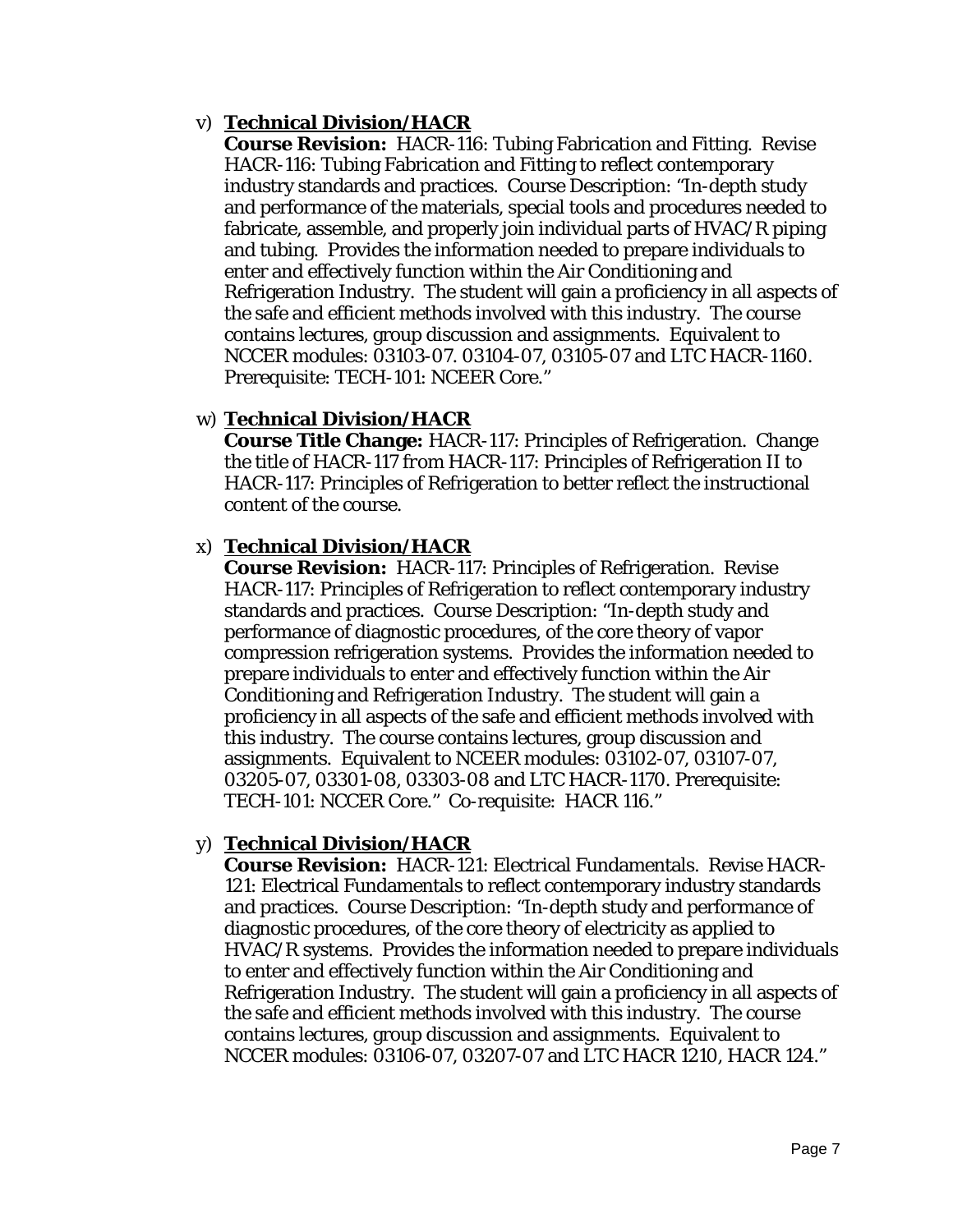### z) **Technical Division/HACR**

**Course Revision:** HACR-153: Residential System Design. Revise HACR-153: Residential System Design to reflect contemporary industry standards and practices. Course Description: "In-depth study and performance of HVAC Project Engineering. Covers the core theory of heat loss/gain of building structures, equipment selection, and distribution duct systems, as applied to HVAC systems. Provides the information needed to prepare individuals to enter and effectively function within the Air Conditioning and Refrigeration Industry. The student will gain a proficiency in all aspects of the safe and efficient methods involved with this industry. The course contains lectures, group discussion and assignments. Equivalent to NCCER modules: 03109-07, 03402-09, 03407-09 and LTC HACR 253."

### aa)**Technical Division/HACR**

**Course Revision:** HACR-157: Building Science for HVAC. Revise HACR-157: Building Science for HVAC to reflect contemporary industry standards and practices. Course Description: "In-depth study of building science diagnostics, related to the cause and effect of various factors, upon building structures. Covers the holistic theory of the interaction of unique systems in building structures, and their effect on energy efficiency, hygiene, sustainability, comfort, and durability. Provides the information needed to prepare individuals to enter and effectively function within the Air Conditioning and Refrigeration Industry. The student will gain a proficiency of the efficient methods required for building diagnostics as related to this industry. The course contains lectures, group discussion and assignments. Equivalent to NCCER modules: 03204-07, 03312-08, 03403-09, 03404-09, 03409-09."

### bb)**Technical Division/HACR**

**Course Revision:** HACR-158: Building Engineer Hydronics. Revise HACR-158: Building Engineer Hydronics to reflect contemporary industry standards and practices. Course Description: "Overview of HVAC hydronic heating and cooling systems. Provides the information needed to prepare individuals to enter and effectively function within the Air Conditioning and Refrigeration Industry. The student will gain a proficiency of the efficient methods required for sizing, maintenance, and problem solving, for the piping, pumping and equipment of hydronic systems, as related to this industry. The course contains lectures, group discussion and assignments. Equivalent to NCCER modules: 03203-07, 03212-07, 03305-08, 03307-08, 03308-08, and 03406-09."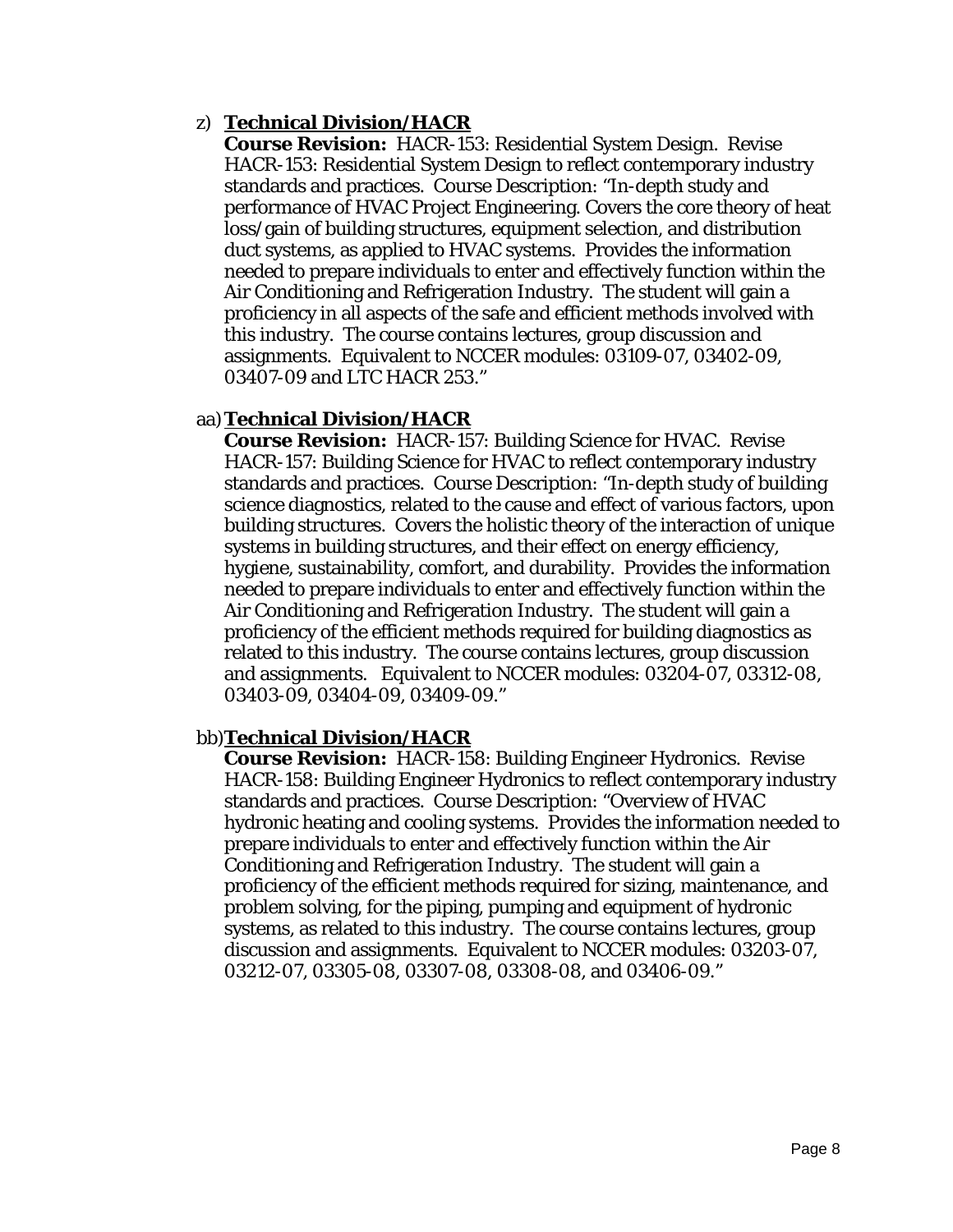### cc) **Technical Division/HACR**

**Course Revision:** HACR-222: Electrical Components and Motors. Revise HACR-222: Electrical Components and Motors to reflect contemporary industry standards and practices. Course Description: "Indepth study and performance of HVAC/R electrical component identification and diagnostic procedures, and the core theory of induction motors and motor starting systems, as applied to HVAC/R systems. Provides the information needed to prepare individuals to enter and effectively function within the Air Conditioning and Refrigeration Industry. The student will gain a proficiency in all aspects of the safe and efficient methods involved with this industry. The course contains lectures, group discussion and assignments. Equivalent to NCCER modules: 03206-07 and LTC HACR1220, HACR 1230. Prerequisite: HACR-121."

# dd) **Technical Division/HACR**

**Course Title Change:** HACR-251: Theory of Residential Air Conditioning. Change the title of HACR-251 *from* HACR-251: Residential Central Air Conditioning I *to* HACR-251: Theory of Residential Air Conditioning to better reflect the instructional content of the course.

### ee) **Technical Division/HACR**

**Course Revision:** HACR-251: Theory of Residential Air Conditioning. Revise HACR-251: Theory of Residential Air Conditioning to reflect contemporary industry standards and practices. Course Description: "Indepth study of practical application of residential air conditioning equipment installation; including assembly, connection, startup and checkout. Provides the information needed to prepare individuals to enter and function within the Air Conditioning and Refrigeration Industry. The course contains lectures, group discussion and assignments. Equivalent to NCCER modules: 03210-07 and LTC HACR 2510. Prerequisites: HACR 121, HACR 116, HACR 117, HACR-222."

### ff) **Technical Division/HACR**

**Course Title Change:** HACR-252: Residential Air Conditioning: Theory and Practice. Change the title of HACR-252 *from* HACR-252: Residential Central Air Conditioning II *to* HACR-252: Residential Air Conditioning: Theory and Practice to better reflect the instructional content of the course.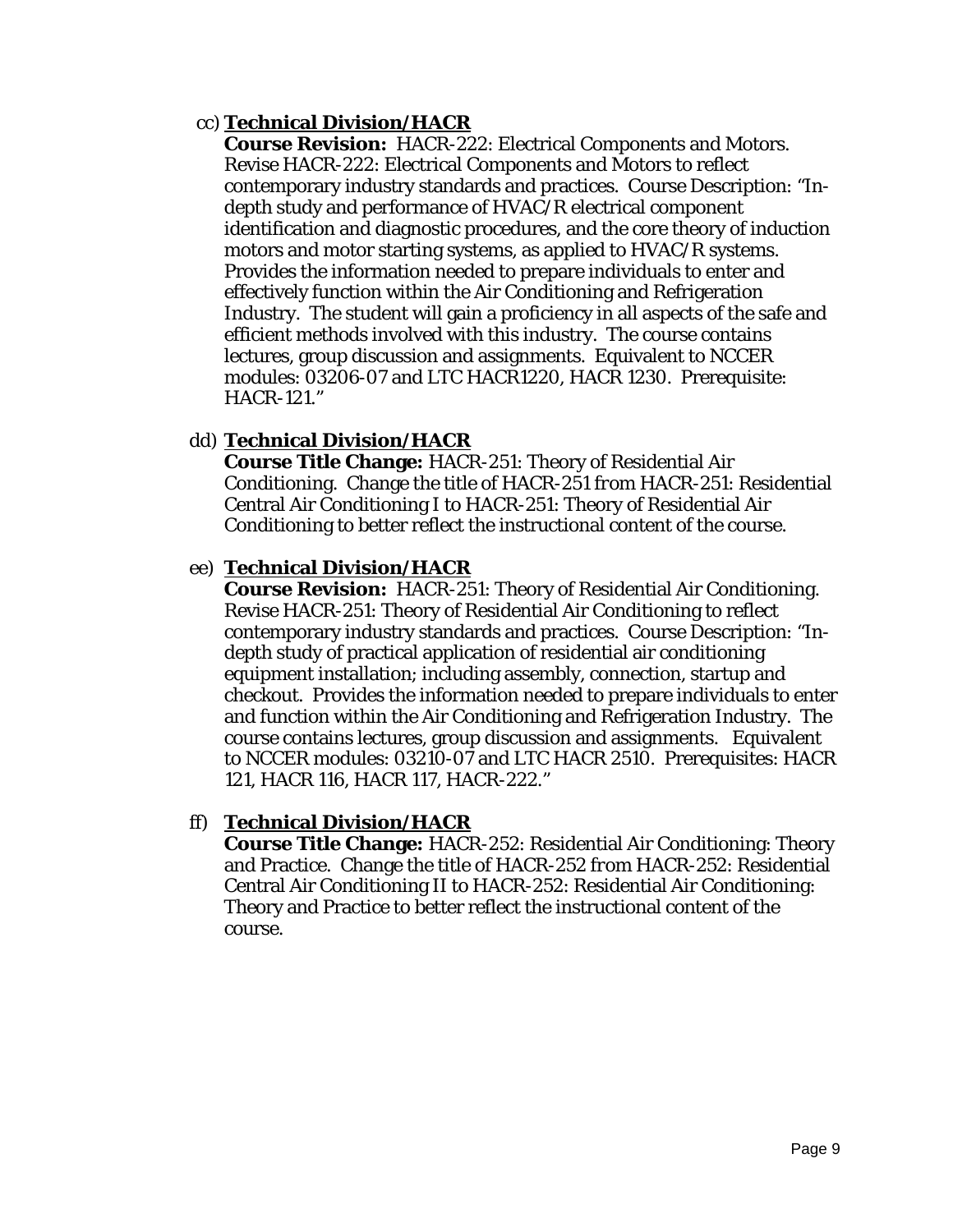### gg)**Technical Division/HACR**

**Course Revision:** HACR-252: Residential Air Conditioning: Theory and Practice. Revise HACR-252: Residential Air Conditioning: Theory and Practice to reflect contemporary industry standards and practices. Course Description: "In-depth practical application and demonstration of residential air conditioning equipment installation; including assembly, connection, startup and checkout. Provides the information needed to prepare individuals to enter and function within the Air Conditioning and Refrigeration Industry. The course contains lectures, and shop project assignments. Equivalent to NCCER modules: 03310-08 and LTC HACR 2520, HACR 1420. Prerequisites: HACR 121, HACR 116, HACR 117, HACR-222. Co-requisite: HACR-251."

### hh) **Technical Division/HACR**

**Course Title Change:** HACR-254: Residential Gas Heating. Change the title of HACR-254 *from* HACR-254: Residential Heating I *to* HACR-254: Residential Gas Heating to better reflect the instructional content of the course.

### ii) **Technical Division/HACR**

**Course Revision:** HACR-254: Residential Gas Heating. Revise HACR-254: Residential Gas Heating to reflect contemporary industry standards and practices. Course Description: "In-depth study of theory, practical application and troubleshooting of residential air conditioning gas fueled heating equipment. Provides the information needed to prepare individuals to enter and function within the Air Conditioning and Refrigeration Industry. The course contains lectures, and shop assignments. Equivalent to NCCER modules: 03108-07, 03202- 07,03209-07 and LTC HACR 2540, HACR 2550. Prerequisites: HACR-116, HACR-121, HACR-222."

### jj) **Technical Division/HACR**

**Course Revision:** HACR-256: Residential Heat Pumps. Revise HACR-256: Residential Heat Pumps to reflect contemporary industry standards and practices. Course Description: "In-depth study of theory, practical application and troubleshooting of residential heat pump equipment. Provides the information needed to prepare individuals to enter and function within the Air Conditioning and Refrigeration Industry. The course contains lectures, and shop assignments. Equivalent to NCCER modules: 03211-07, 03311-08 and LTC HACR 2560. Prerequisites: HACR 116, HACR 117, HACR-121, HACR-222."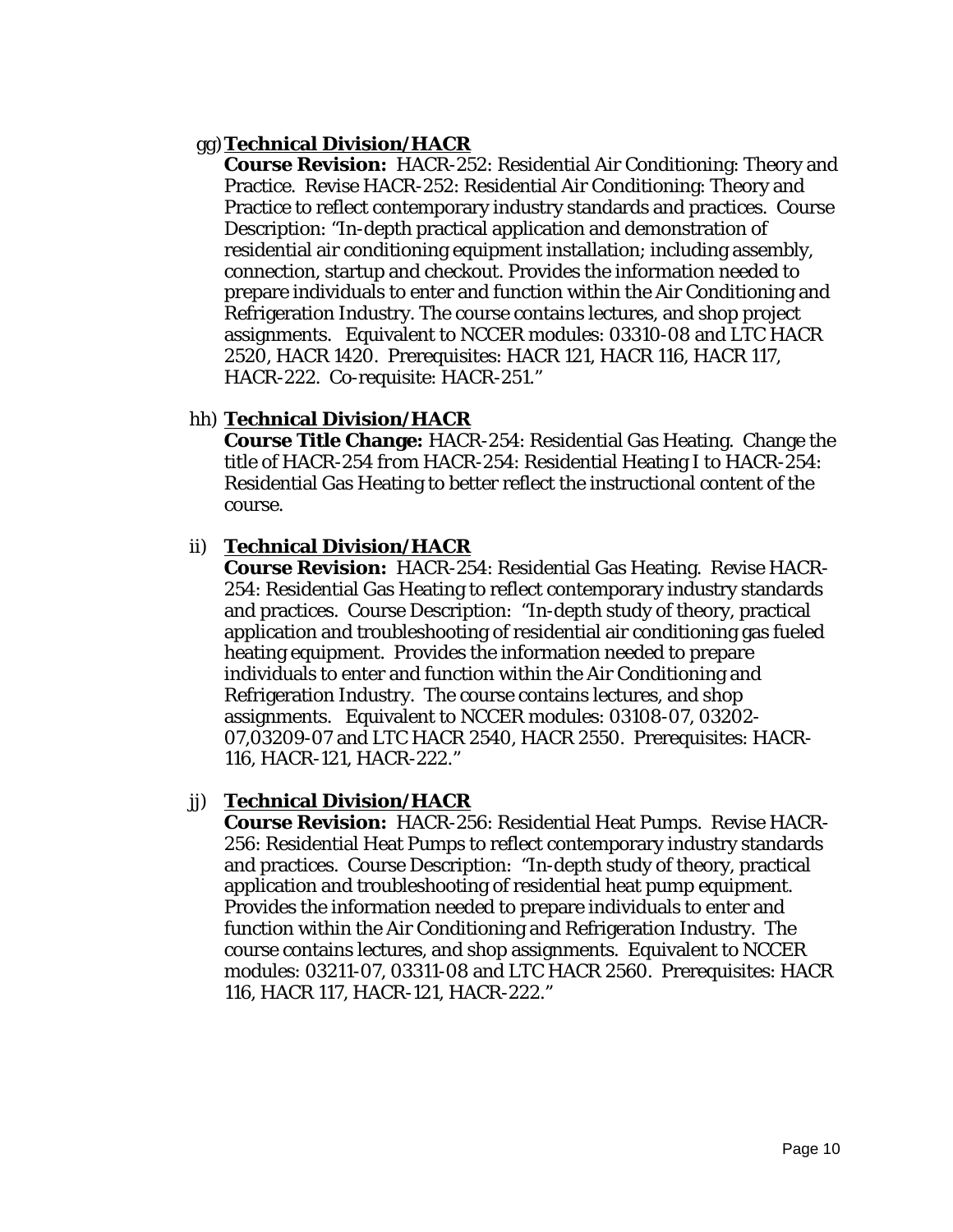### kk)**Technical Division/HACR**

**Course Revision:** HACR-281: Introduction to Commercial Air Conditioning. Revise HACR-281: Introduction to Commercial Air Conditioning to reflect contemporary industry standards and practices. Course Description: "In-depth study of theory, practical application and troubleshooting of commercial air conditioning equipment, with an emphasis on control systems. Provides the information needed to prepare individuals to enter and function within the Air Conditioning and Industry. The course contains lectures, and shop assignments. Equivalent NCCER modules: 03201-07, 03208-07, 03405-09 and LTC HACR 2810. Prerequisites: HACR 116, HACR 117, HACR 121, HACR 222."

### ll) **Technical Division/HACR**

**Course Revision:** HACR-291: Introduction to Commercial Refrigeration. Revise HACR-291: Introduction to Commercial Refrigeration to reflect contemporary industry standards and practices. Course Description: "In-depth study of theory, practical application and troubleshooting of commercial refrigeration equipment, with an emphasis on control systems. Provides the information needed to prepare individuals to enter and function within the Refrigeration Industry. The course contains lectures, and shop assignments. Equivalent to NCCER modules: 03303-08, 03408-09 and LTC HACR 2910, HACR 1410. Prerequisites: HACR 116, HACR 117, HACR 121, HACR 222."

### mm)**Technical Division/HACR**

**Change of Program Title:** Technical Diploma in A/C Refrig: Residential A/C & Refrig. Change the title of the Technical Diploma in A/C Refrig: Residential A/C & Refrig *from* A/C Refrig: Residential A/C & Refrig *to* Technical Diploma in Master HVAC/R Technician. The new title more accurately reflects contemporary occupational titles and the instructional content of the Technical Diploma program.

### nn) **Technical Division/HACR**

**Program Revision:** Technical Diploma in Master HVAC/R Technician. Revise the Technical Diploma in Master HVAC/R Technician: Total Program Hours: **58**.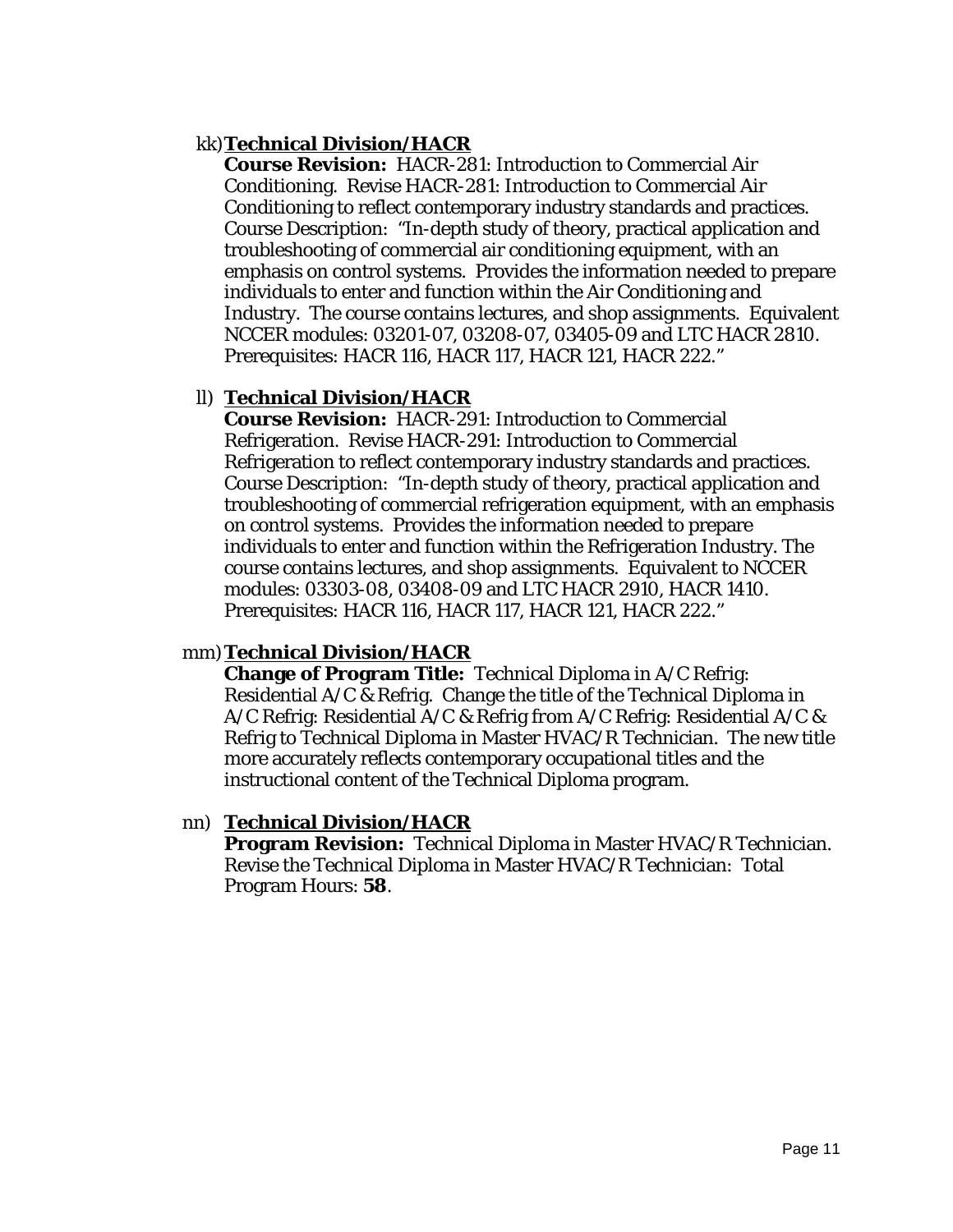# oo) **Technical Division/HACR**

**Change of Program Description:** Technical Diploma in Master HVAC/R Technician: "The mission of every HVAC/R (Heating, Ventilation, Air-Conditioning and Refrigeration) program graduate and certificate holder, should be employment in a company that is continually growing and expanding, that will send them to schools and seminars to keep them updated with new equipment and techniques, where they can grow and prosper the company, and where they can be assured that they will be able to support themselves and their family. The primary mission of the HVAC/R Technical Diploma program at Delgado Community College is to provide the necessary training to prepare students for a successful career in the field of HVAC/R, with a goal of business owner or service manager. The Technical Diploma in Master HVAC/R Technician program will provide the majority of intensive training needed for the skills needed for any type or branding of HVAC/R equipment. Residential, Commercial, and Institutional clients will present a profitable trade for gainfully employed technicians/owners worldwide. Individual employers or manufacturers will employ continuing education for skills unique to the position attained."

# pp) **Technical Division/HACR**

**Change of Program Title:** Certificate of Technical Studies in AC/Refrig: Domestic A/C & Refrig. Change the title of the Certificate of Technical Studies in AC/Refrig: Domestic A/C & Refrig. from Certificate of Technical Studies in AC/Refrig: Domestic A/C & Refrig to Certificate of Technical Studies in Certified HVAC Technician. The new title more accurately reflects contemporary occupational titles and the instructional content of the Certificate of Technical Studies program.

### qq) **Technical Division/HACR**

**Program Revision:** Certificate of Technical Studies in Certified HVAC Technician. Revise the Certificate of Technical Studies in Certified HVAC Technician: Total Program Hours: **29**